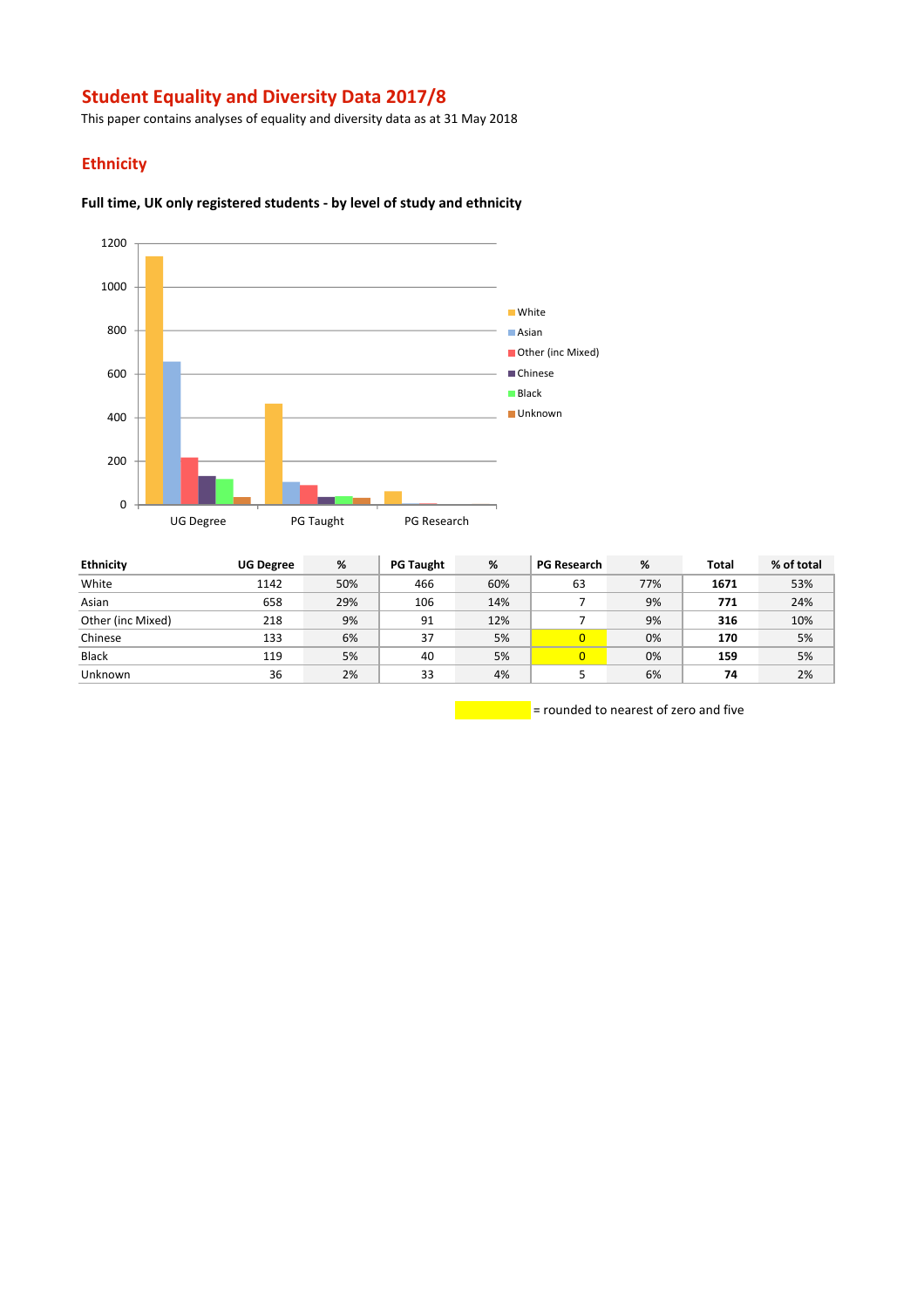



| <b>Ethnicity</b>  | Female | %   | Male | %   | Total | % of total |
|-------------------|--------|-----|------|-----|-------|------------|
| White             | 478    | 42% | 662  | 58% | 1140  | 50%        |
| Asian             | 267    | 41% | 391  | 59% | 658   | 29%        |
| Other (inc Mixed) | 104    | 48% | 113  | 52% | 217   | 9%         |
| Chinese           | 74     | 56% | 59   | 44% | 133   | 6%         |
| <b>Black</b>      | 72     | 61% | 47   | 39% | 119   | 5%         |
| Unknown           | 15     | 43% | 20   | 57% | 35    | 2%         |

**PG Taught: Full time, UK only registered students - by gender and ethnicity**



| <b>Ethnicity</b>  | Female | %   | Male | %   | <b>Total</b> | % of total |
|-------------------|--------|-----|------|-----|--------------|------------|
| White             | 249    | 53% | 217  | 47% | 466          | 60%        |
| Asian             | 48     | 45% | 58   | 55% | 106          | 14%        |
| Other (inc Mixed) | 41     | 45% | 50   | 55% | 91           | 12%        |
| Chinese           | 20     | 54% | 17   | 46% | 37           | 5%         |
| <b>Black</b>      | 19     | 48% | 21   | 53% | 40           | 5%         |
| Unknown           | 12     | 36% | 21   | 64% | 33           | 4%         |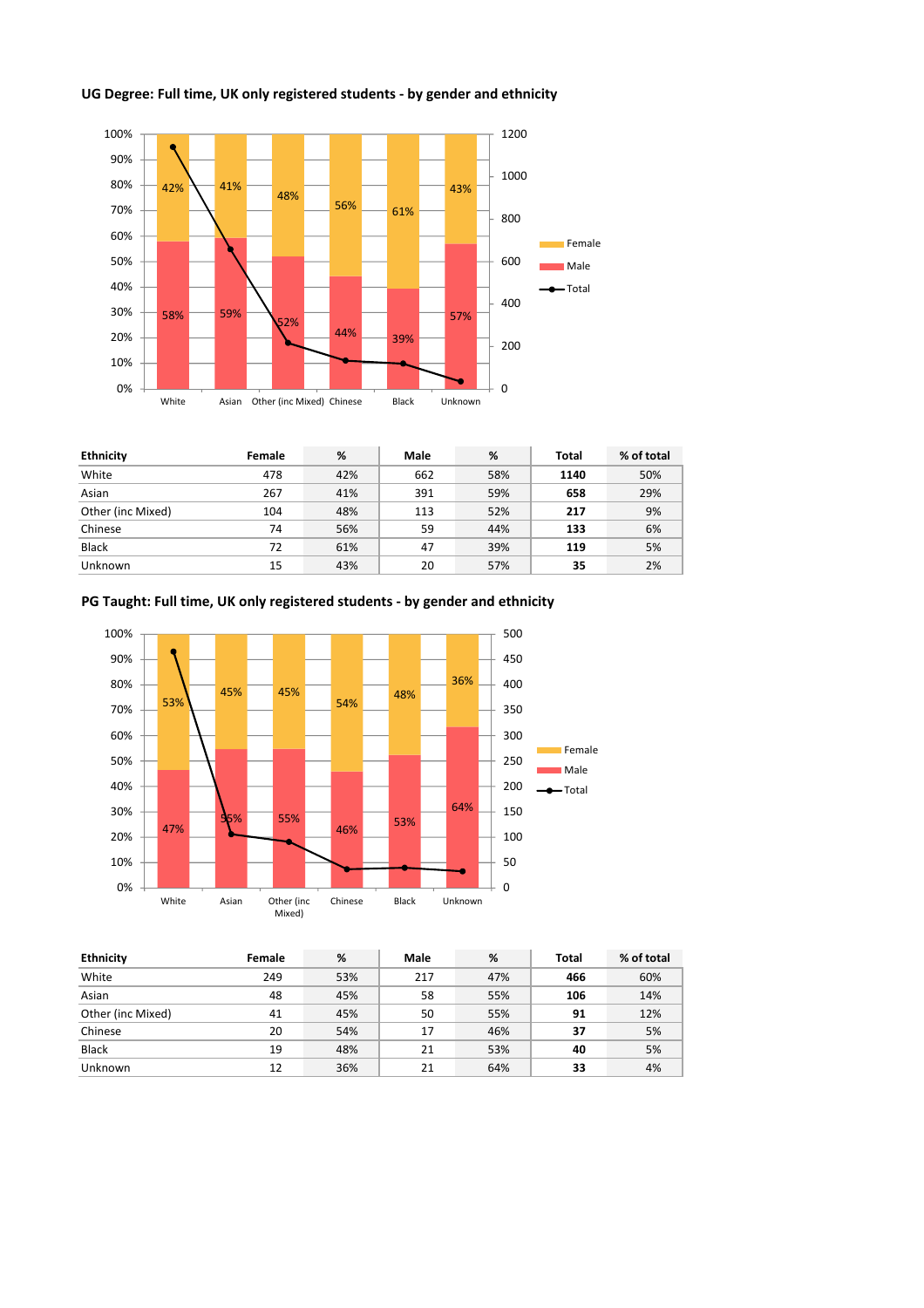## **PG Research: Full time, UK only registered students - by gender and ethnicity**



| <b>Ethnicity</b>  | Female | %   | <b>Male</b> | %    | <b>Total</b> | % of total |
|-------------------|--------|-----|-------------|------|--------------|------------|
| White             | 34     | 54% | 29          | 46%  | 63           | 72%        |
| Asian             | 5.     | 50% | 5           | 50%  | 10           | 11%        |
| Other (inc Mixed) | 5      | 50% | 5           | 50%  | 10           | 11%        |
| Chinese           |        | 50% | 0           | 50%  | 0            | 0%         |
| <b>Black</b>      | 0      | 50% | $\Omega$    | 50%  | 0            | 0%         |
| Unknown           | 0      | 0%  | 5           | 100% |              | 6%         |

 $\frac{1}{2}$  rounded to nearest of zero and five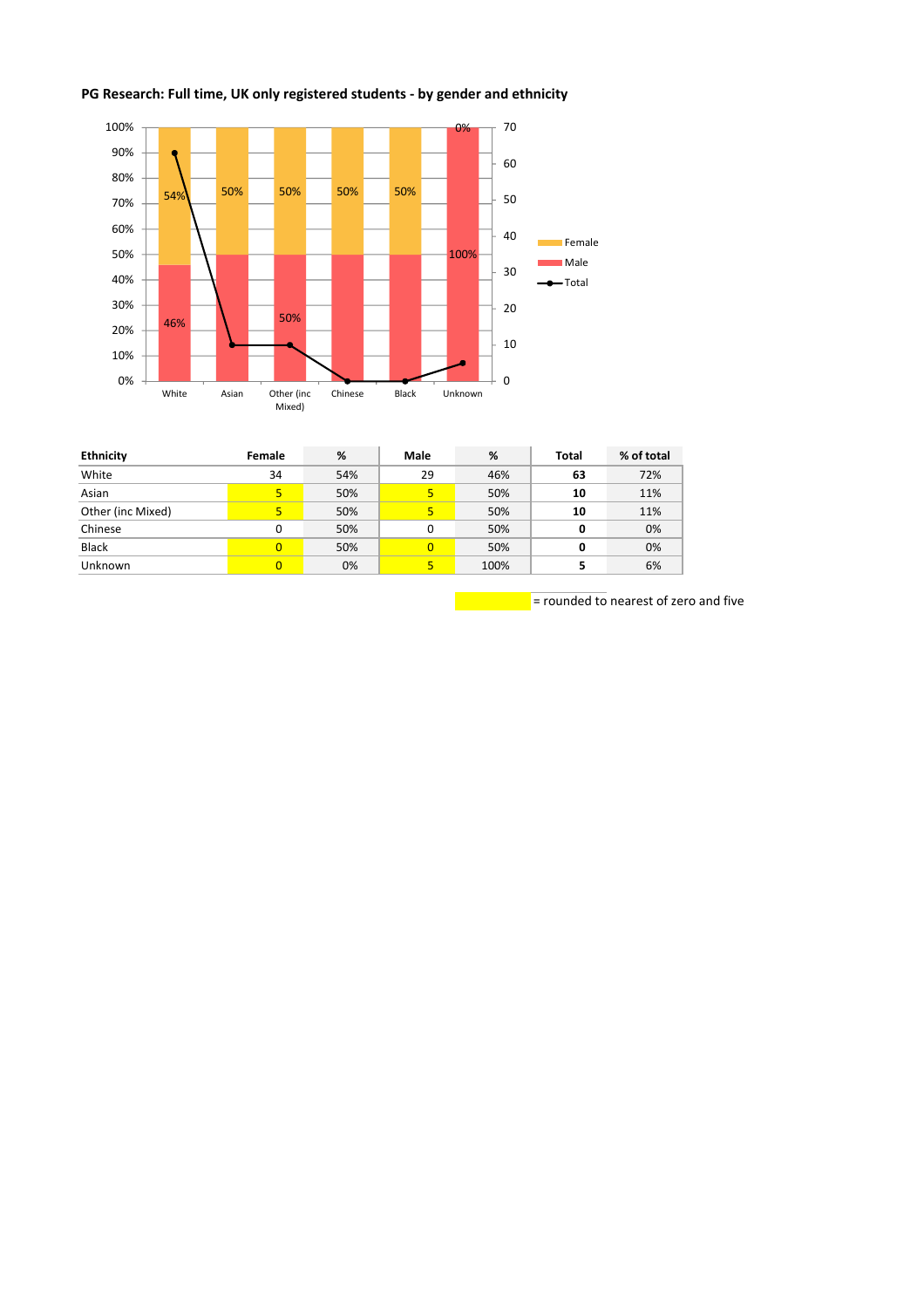



| <b>Ethnicity</b>  | Female | %   | <b>Male</b> | %   | Total | % of total |
|-------------------|--------|-----|-------------|-----|-------|------------|
| White             | 761    | 46% | 908         | 54% | 1669  | 53%        |
| Asian             | 318    | 41% | 453         | 59% | 771   | 24%        |
| Other (inc Mixed) | 149    | 47% | 166         | 53% | 315   | 10%        |
| Chinese           | 94     | 55% | 76          | 45% | 170   | 5%         |
| <b>Black</b>      | 92     | 57% | 69          | 43% | 161   | 5%         |
| Unknown           | 28     | 38% | 45          | 62% | 73    | 2%         |

## **Disability**

#### **Full time registered students - by level of study and reported disability**



| <b>Disability</b>        | <b>UG Degree</b> | %   | <b>PG Taught</b> | %   | <b>PG Research</b> |    | Total | % of total |
|--------------------------|------------------|-----|------------------|-----|--------------------|----|-------|------------|
| Disability Declared      | 313              | 53% | 256              | 43% | ر ے                | 4% | 592   | 6%         |
| No disability or Unknown | 4336             | 47% | 4547             | 50% | 263                | 3% | 9146  | 94%        |